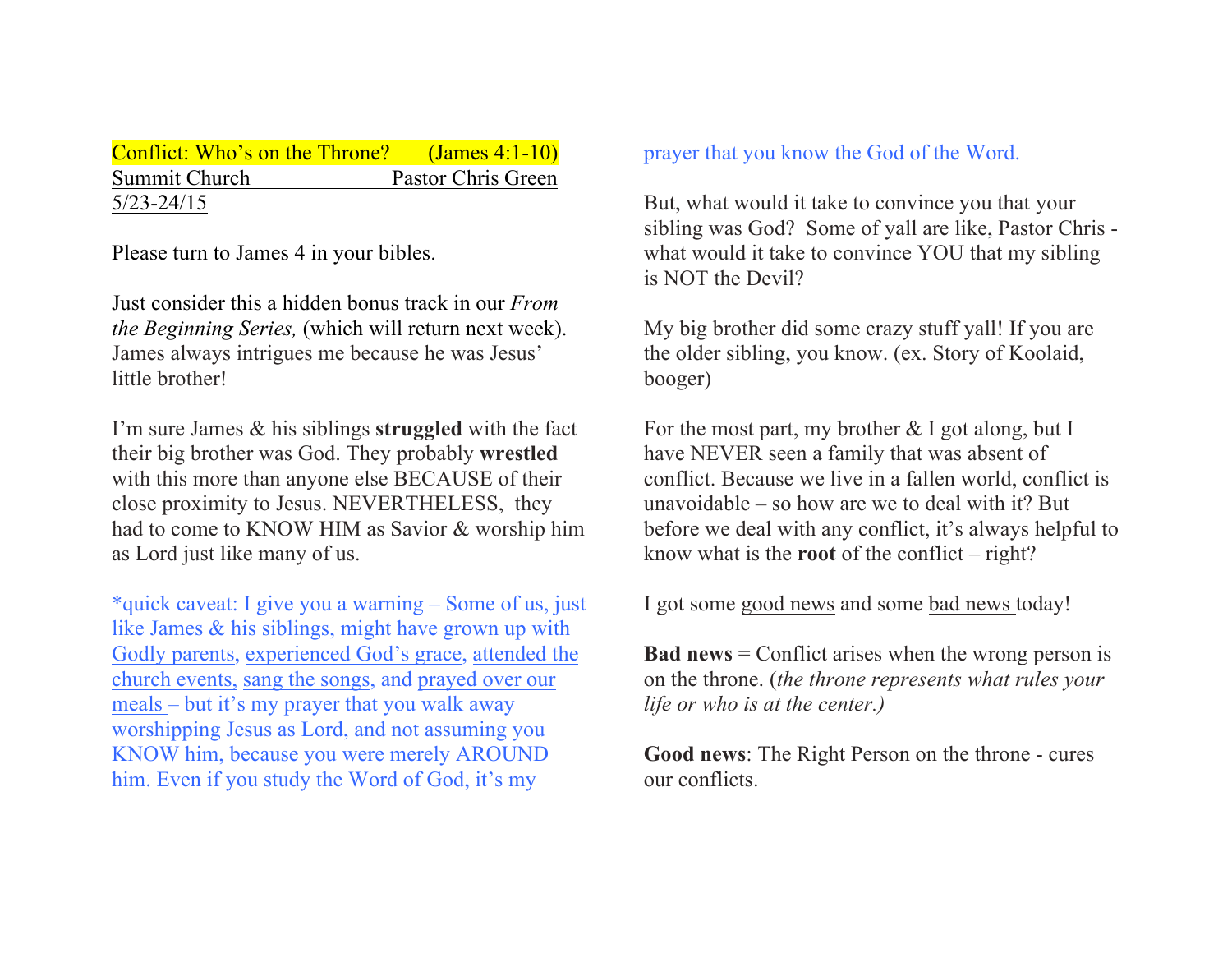So let's jump in on James 4 and let's observe how James addresses the Problem of Conflicts and later gives a solution – Here are **2 Questions from the text:** What Causes Conflict in our Lives & How Should we Deal with Conflicts in our Lives?

1. What Causes Conflict in Our Lives?

[1] What causes quarrels and what causes fights among you? Is it not this, that your passions are at war within you?

- Immediately, James answers our first question. **The fights among us are a result of what's in us**. The greek word for passions or desires is where we get the word *hedonism* - which is the philosophy that views our pleasures (or selfgratification) as the chief goal in life…the phrase *YOLO* (you only live once) is birthed from this type of thinking – I Live My Life to Please Myself.
- So James is saying you fight because of your selfinterests have become the number one priority.

YOU ARE INDEED THE WRONG PERSON ON THE THRONE. I AM THE WRONG DUDE TO BE HAVE ABSOLUTE RULE IN MY LIFE. That pretty much never works and if it does "work" – it's never a harmonious situation. Think about it. What if you told your team: **"I will never put your needs before my own**."- your spouse, your family, your coworkers, your roommates, classmates, and here - your church family…. Some of us have never said that – but our lives preach it!

James continues to breakdown the sin behind our sin, let's keep reading!

[2] You desire and do not have, so you murder. You covet and cannot obtain, so you fight and quarrel. You do not have, because you do not ask. [3] You ask and do not receive, because you ask wrongly, to spend it on your passions.

In these 2 verses, NOTICE how our selfish priorities negatively impact 3 crucial areas in our Lives:

Anger, Community, & Our Prayer Life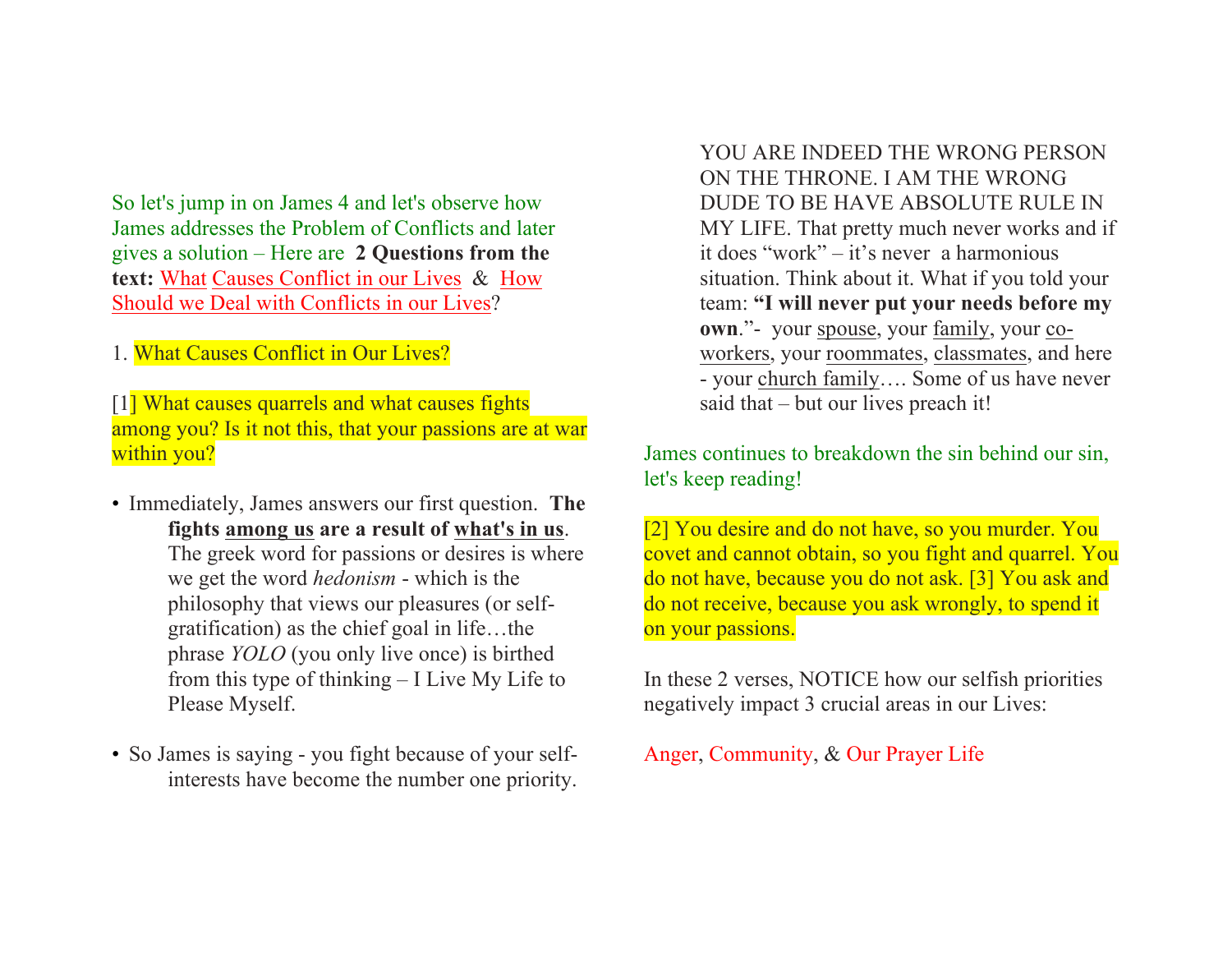- Anger  $=$  It's amazing how angry we become when we don't get our way. (*Some of yall are good Christians until you get on the highway*. *I'm still waiting for somebody to start a Highway and Biway ministry to help us with road rage.)*
- Now, anger is not the problem. Anger is a natural emotion that God allows, BUT it becomes an issue when it leads us to sin. (Eph. 4:26) While most of us haven't murdered anyone, we have surely murdered people with our lips and it further manifests in how we treat them. Point blank - **Selfish desires cause us to have murderous hearts. iii\* (Jesus – Matt. 5)**
- Community = When we covet/crave what others have, and we don't get it – our hearts are filled with jealousy, discontentment,  $\&$  strife – Pride destroys your community – ME ISSUES ALWAYS BECOMES WE ISSUES. What's in you, will come out of you, and what comes out of you impacts those around you.
	- o Ex. Family Scenario : There is 6 of us…the sun is blazing, so we have the AC on

blast, we are listening to some good music in the car - we are in route to our destination…I'm sipping on my lemonade, kids are eating ice cream- I look at my wife, she is looking at me we wink- Life is good….then it happens. Yep, that smell - of old sour socks, bad milk, rotten eggs and it just grab your nostrils & everybody frantically roles their windows down and the next question that comes out of everybody's mouth is what? - Who farted? Isn't it amazing how farts destroy even the most harmonious settings… it is the cause of so much conflict and quarrels in my vehicles.

#### **See, what's in you, will come out of you, and what comes out of you impacts everyone around you.**

In the same manner - This is why we go deeper into the gospel - if the gospel goes in you, it must come out of you, and it should positively impact everyone around you. Amen.

Prayer Life = Our prayers are hindered because of our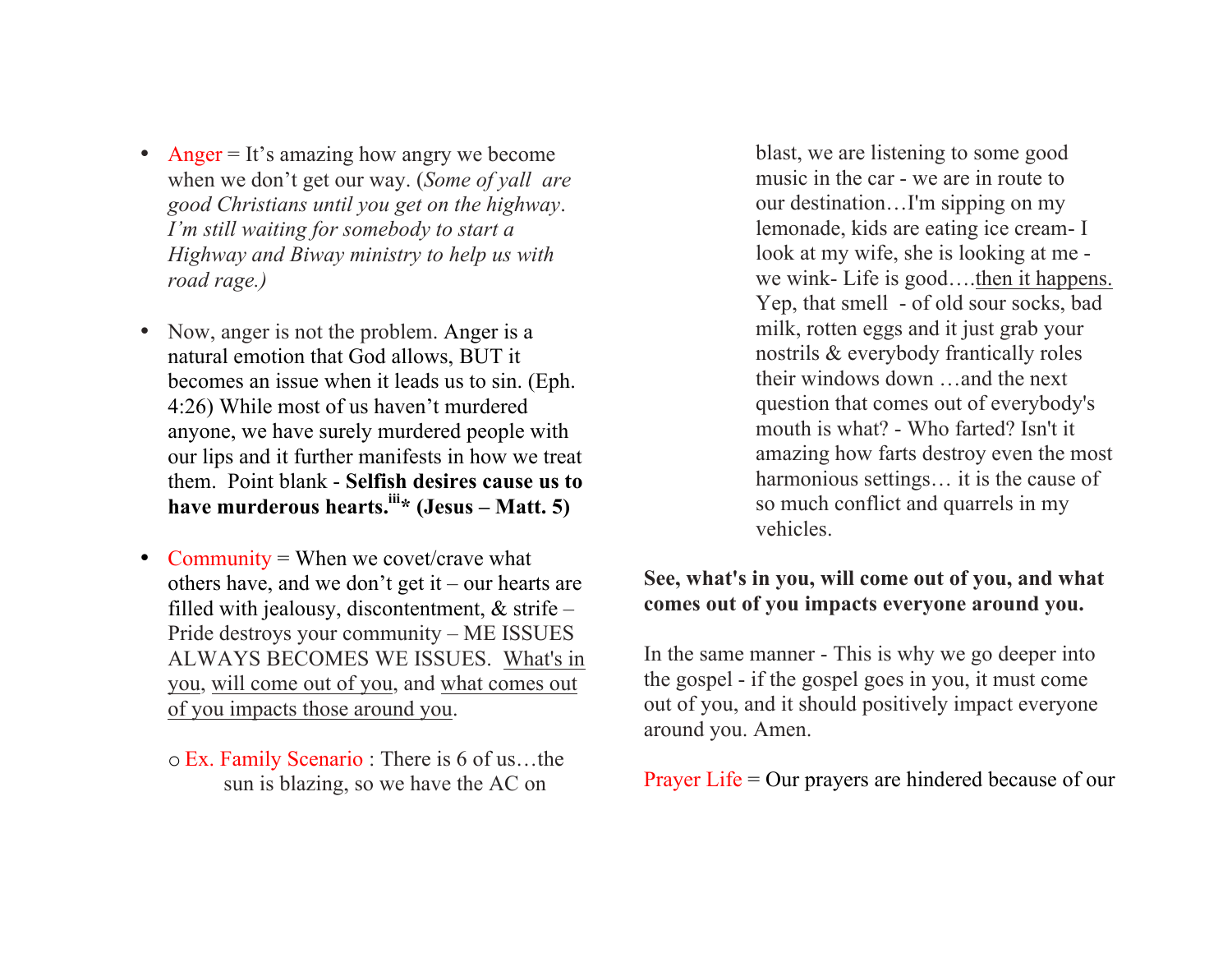selfish motivations. We have not, because we ask wrongly. The goal of prayer is not to for our will to be done, but for God's will to be done. Here are a few measuring sticks for selfish prayer?

- If all your prayers were answered today other than you, who would be impacted? Who would be saved?
- If you really for gave that person let me hear you pray God's will over their life.
- Do you pray the scripture?

The goal of prayer is not for our will to be done, but that God's will is done….we are not trying to change his mind or persuade a reluctant God - we pray, but we don't receive because God is not answering prayers outside of his will…period.

### Listen to how James explains the greater issue around our conflict.

[4] You adulterous people! $\ddot{ii}$  Do you not know that friendship with the world is enmity with God? Therefore whoever wishes to be a friend of the world makes himself an enemy of God<sup>iv</sup>

James goes for the shock factor here – He's compares his congregation to that of a cheating spouse - have you ever seen the show Cheaters? Maury Povich? Jerry Springer? The worst thing that could happen is for one of those representatives from any of those type of shows to SIMPLY call you – if they just Call you that means - that its about to go down! – well Pastor James is on the line and he is calling us out!

Our greatest issue as adulterous people (cheaters) is NOT that we have conflict with others, that's a smokescreen – it's much bigger, much deeper – our conflict is with God.

Our temporary pleasures vs. his eternal promises. Our immediate answer vs. his everlasting comfort. Our finite minds vs. his infinite existence. Our unforgiveness vs. his desire that no man should perish, but have everlasting life. Our conditional contractual love vs. his unconditional covenantal love. Our will vs. His will.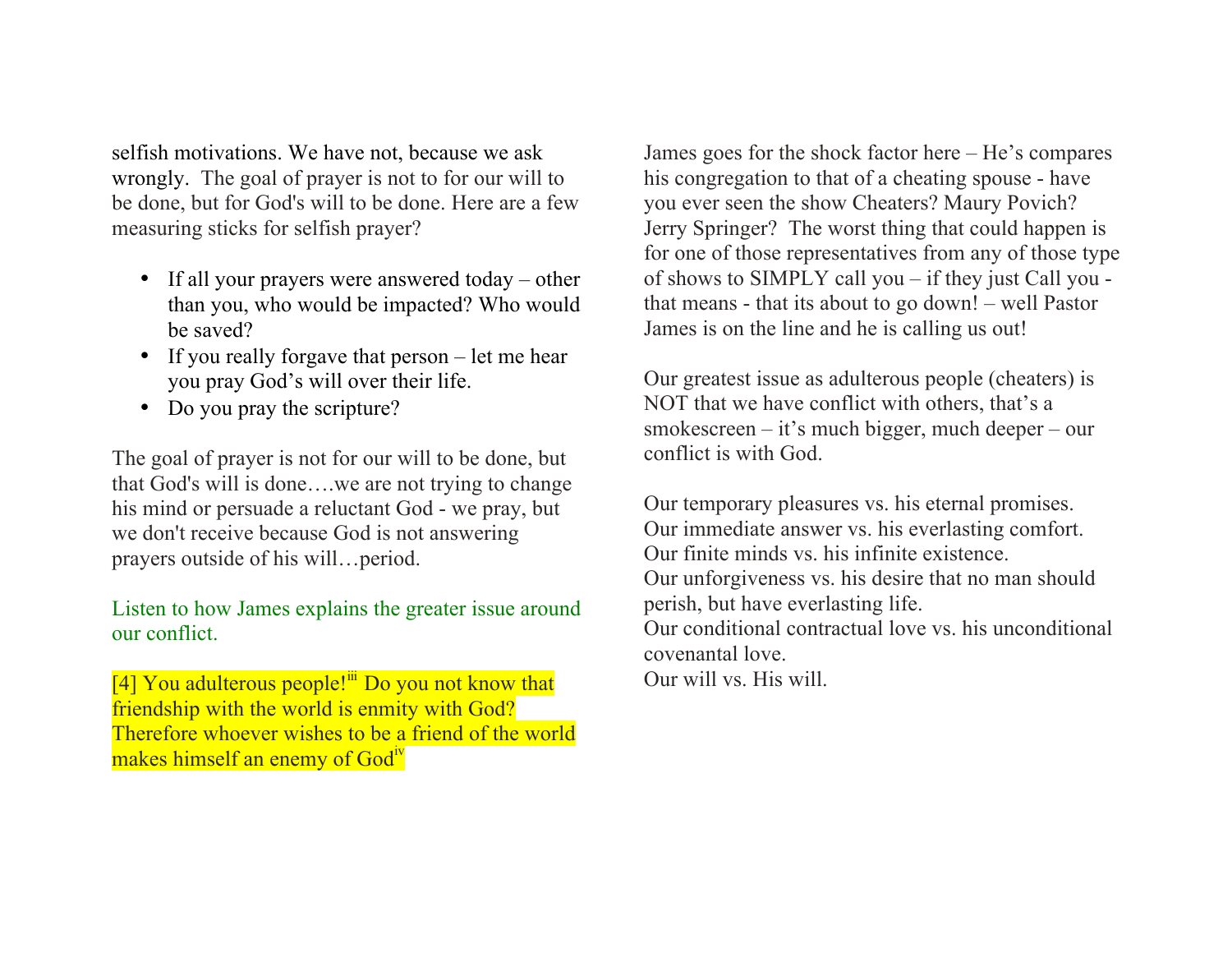He makes it clear that our comraderie with the World, the system - **not the people**, but the system of evil controlled by satan - puts you in direct odds with our Creator.

I didn't' believe that growing up - I didn't feel like I was God's enemy…that was a little too strong. Come on, I went church every week, I sang the songs…I behaved - BUT I didn't trust him with my ALL…God, do you really want my eyes?… Do I have to devote this portion of my day to you? Why do you want my money? Sharing my faith? That's for the gifted people, not me. Baptism?

# **What parts of your life does God NOT have?**

Brothers, the throne of your eyes - does he have it? Sisters, is he the Lord of your Lips? Graduates, did your education put you on the throne or are you honoring him with your education? If you surrendered to the Savior, then let him rule as Lord in every area of your life.

Here's why - Look a verse 5.

[5] Or do you suppose it is to no purpose that the

Scripture says, "He yearns jealously over the spirit that he has made to dwell in us"?

God has a jealous desire to protect us from destroying ourselves and those around us - this type of jealousy is healthy - I have 3 daughters and I'm jealous FOR them….not jealous OF them. My jealousy is to protect them from external and internal harm, but my limited ability and my love - pails in comparison to his love for us.  $V$ 

Parents - **we often spend more time trying to protect our kids from the harms of the outside world and forsake equipping them with the GOSPEL to protect themselves from their own hearts** – their selfish desires and passions - their struggle to be on the THRONE.

In this fallen world, we make attempts to protect God's children from the "bad" outside influences– but only the gospel can protect them from something much worse - being an enemy of God.

That's why we see his jealousy in vs. 5.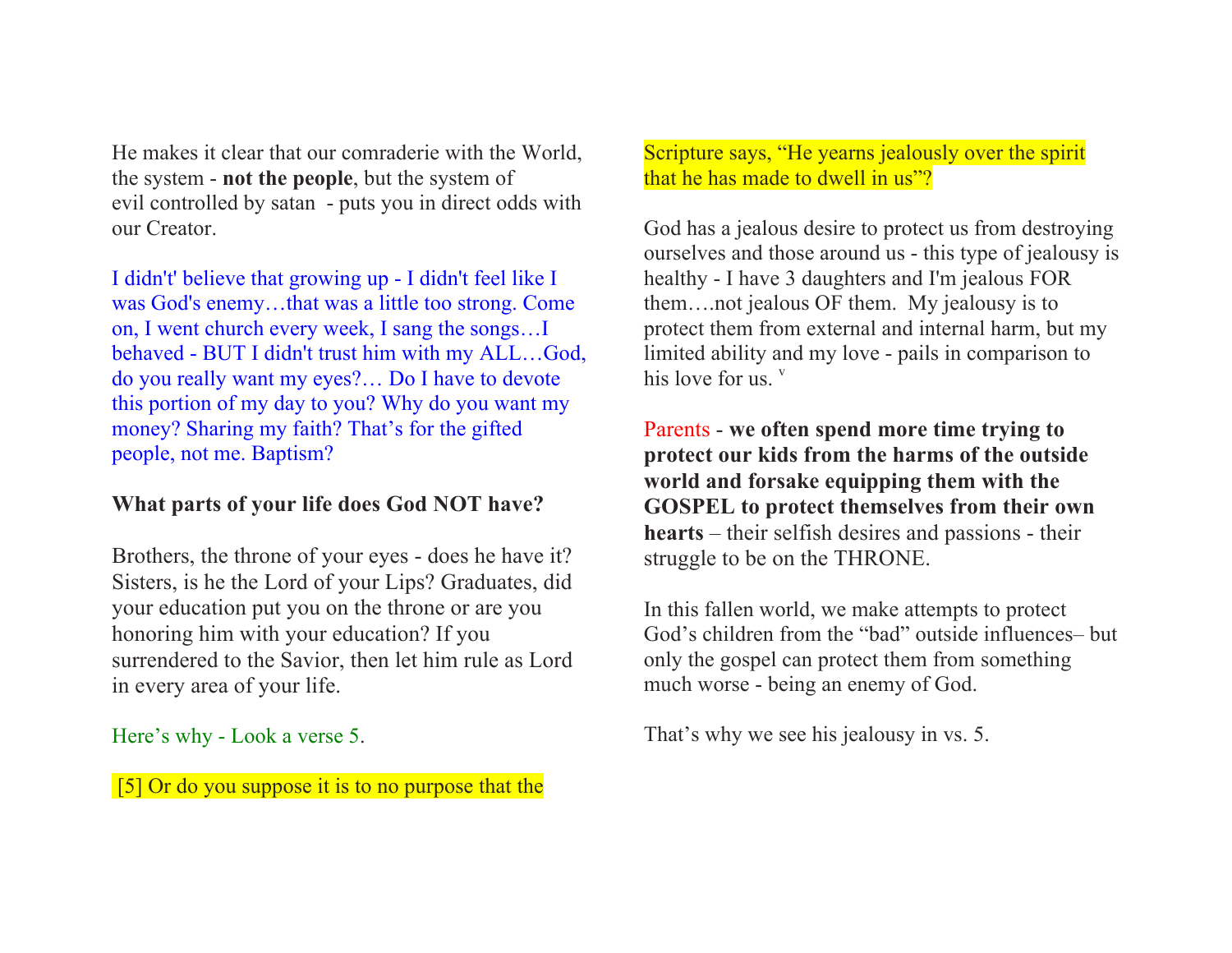God is jealous over the spirit he gave us and will not tolerate any competition for his affection. Why should he have to compete? Who compares, really? What greater love have we found? What other way is there to be reconciled to God? We cheat on a perfect mate with a worthless mistress – the world –because we don't realize that he has ALWAYS had our best interest in mind.

# **Recap: So we have learned that our desire to be on the throne in our lives, causes Conflict and these selfish desires impact us personally, spiritually, & will always destroy our communities.**

In the second half of this passage, James answers our second question:

### 2. How Should we Deal with our Conflicts?

### Let's read:

[6] But he gives more **grace**. Therefore it says, "God opposes the proud, but gives grace to the humble."

James points his readers back to the foundation of their faith! GRACE: (God's Riches at Christ's Expense)

Grace means - Jesus took our place, instead of **crushing** his enemies, he allowed God to **crush** him – because Jesus loved his enemies - us. We were his enemies, objects of his wrath, because we loved this world more than him, but God so loved the world, that he **graciously** gave his only son, and whoever believes in him will not die, but live forever. That's was saved us!

We are saved by grace through faith. **James is not teaching us anything new, he is REMINDING US:**

• **The same grace that saved you , provides you with the confidence to overcome any conflict in your life** – Grace saves us, it sanctifies us and it sustains us.

When Jesus is on the throne, he actively gives more grace to those who have humbled themselves.

So what is humility?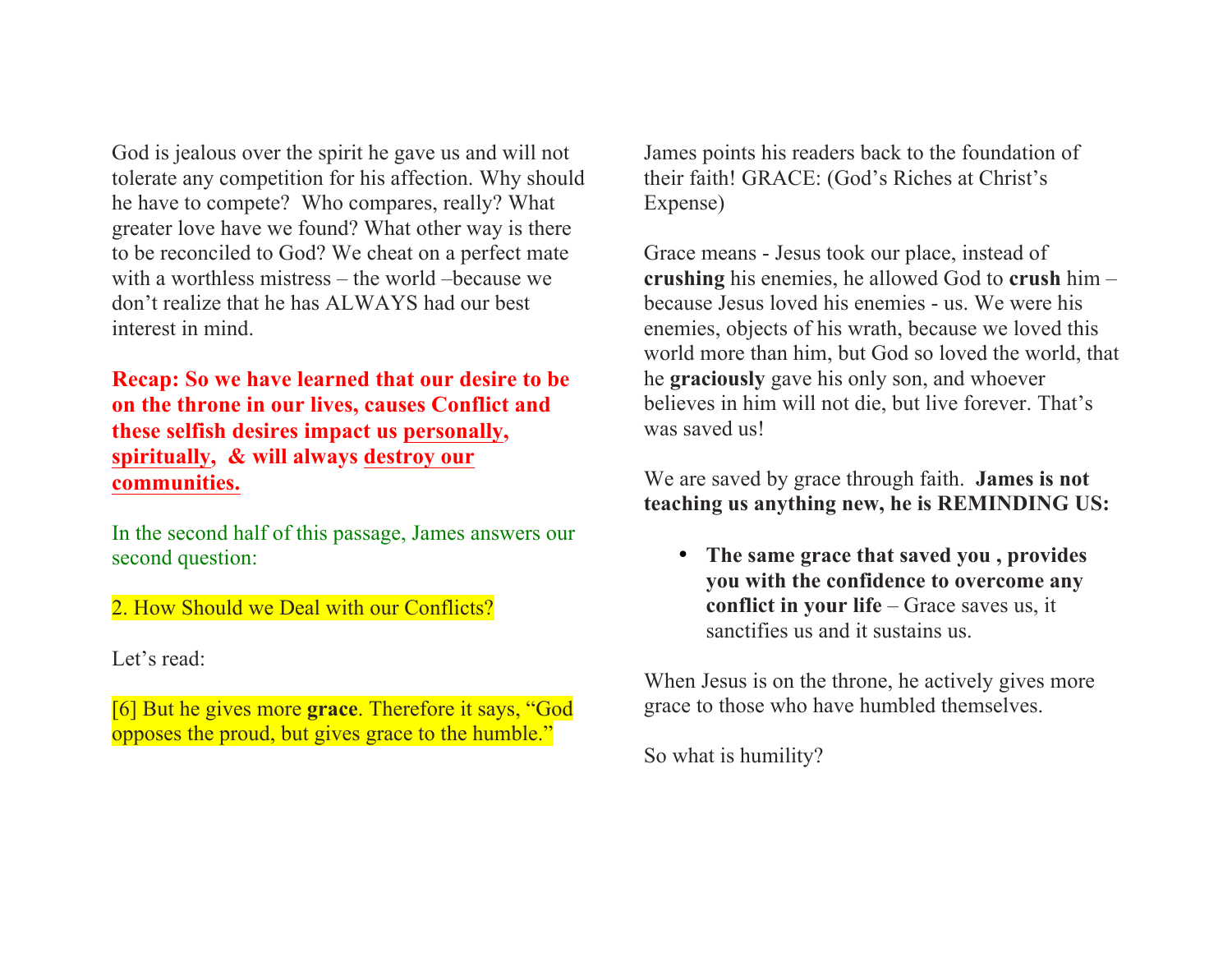Humility is not you thinking lowly of yourself, it's you thinking accurately of yourself.

- It reminds you that you are first a sinner, then sinned against. It allows you to see YOUR sins, NOT just others.
- So quickly, let's look at what humility produces. I remind you that Humility is what drew Jesus affections towards us while we were yet sinners, **it empowered him to FACE any and every conflict he encountered.**

#### Let's finish reading this passage.

[7] **Submit** yourselves therefore to God. **Resist** the devil, and he will flee from you. [8] **Draw** near to God, and he will draw near to you. **Cleanse** your hands, you sinners, and **purify** your hearts, you double-minded. [9] Be **wretched** and **mourn** and **weep**. **Let** your laughter be turned to mourning and your joy to gloom. vi [10] **Humble** yourselves before the Lord, and he will exalt you.

James is commanding the church to submit to God, to resist the devil, to worship God with their entire lives,

and to repent–Why? B**ecause Jesus did it**. James is simplying saying, be more like Jesus, he will give you more grace to be more like him. He did that – now we can do this.

• Let's look at what happens when we allow Jesus to be on the throne. The goal here is NOT to reduce the conflict in your life (although that's good), the goal is to remind you that you have the power to persevere despite the level of conflict your face.

# 4 Ways Humility Empowers Us to Deal with Conflict:

### **1. By Submitting to God**

• 99.9% of our problems/conflicts exist because we don't submit to the Lordship of God. Does he have the final say?

Can I live with my boyfriend? Is Jesus on the throne? Do I have to forgive them? Who's on the throne? Do I have to apologize, serve them, love them, share my faith with them? Are you the Right Person is on the throne?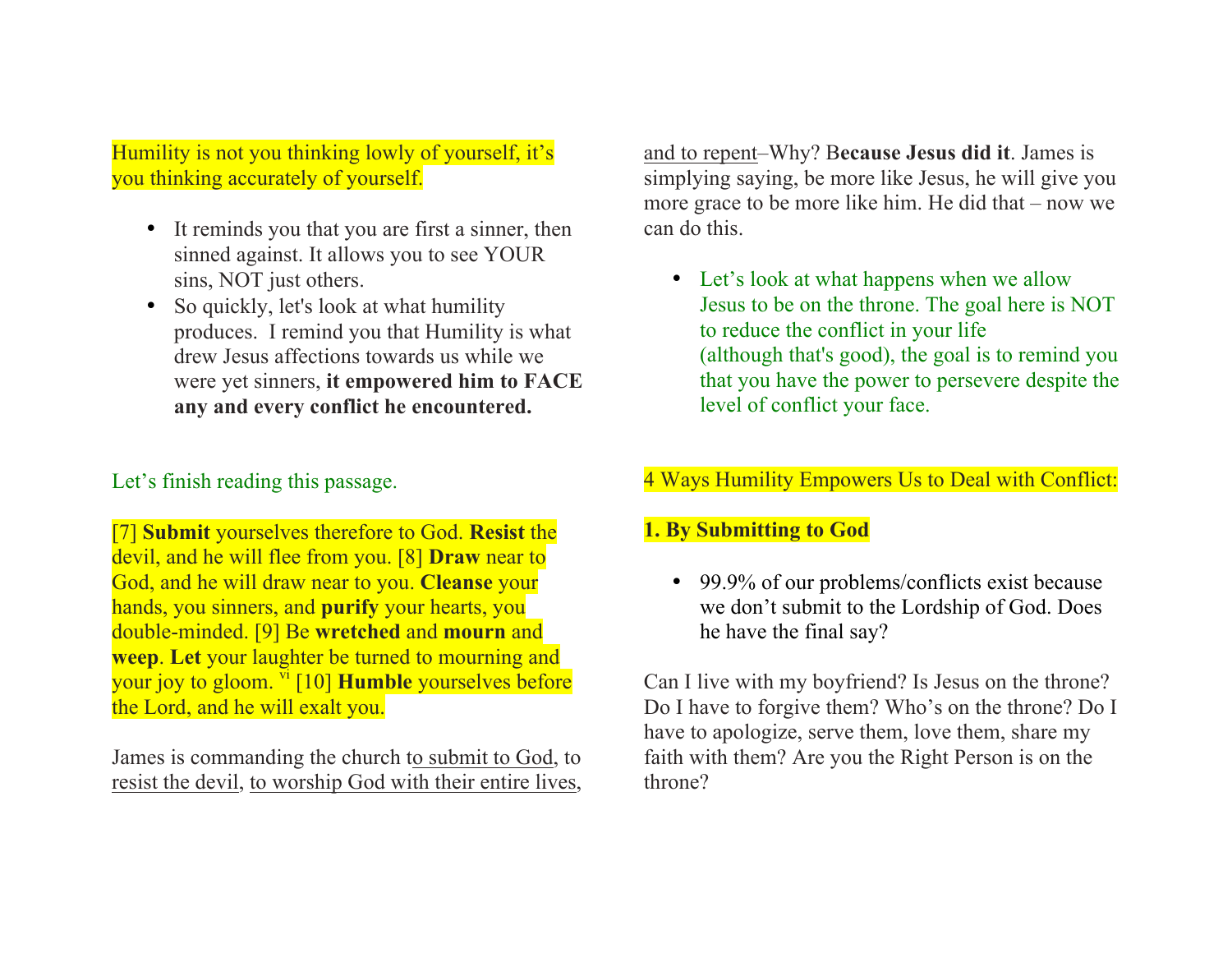I am so glad that **Jesus** submitted to God – As he prayed & cried and blood filled his tears the night be before his crucifixion – He asked God, if it's possible let the trial he faced to be lifted, **but he humbled**  himself and said - not my will but yours be done. vii

Even in that seemingly unbearable moment, we see Jesus strengthened by God (given more grace to overcome) because of his humility.

# **2. By Resisting Satan**

- This seems like a no-brainer. Resist the devil and he will flee. But, what are you resisting the Devil with? I think we still are in conflict with one another because we think we resisted Satan, and he is still chillin' right beside us. (*If you good, I'm good*.)
- In Matthew 4, **Jesus** was tempted directly by Satan, and every time he humbled himself and resisted the Devil with the GOSPEL - God's word….and I don't think he had a backpack of scrolls to whip out in the moment – the word was in his heart.

# **3. Through Worship**

- vs. 8 says Draw Near to God and he will draw near to you. That is worship! When we humble ourselves, it allows us to go deeper into the gospel and the more saturated every area of our lives become immersed with his joy!
- Worship is not a segment of our life, it's our entire life.

For some of you, if you could let that settle for a moment, if you would just stop and do inventory right here - God could save you. You were created to worship - it's how you are wired - so we all are worshipping something, it takes up our time, we spend our money on it, we would be devastated if we LOST it. Listen, Jesus is the only person that you can worship and he will never waste your time, never take advantage of you, never leave you, and you will never LOSE him – because he is faithful, he can't lie, and he wants to be your SAVIOR & KING forever.

• **Jesus** entire life was worship to God, nothing is more comforting in the midst of conflict than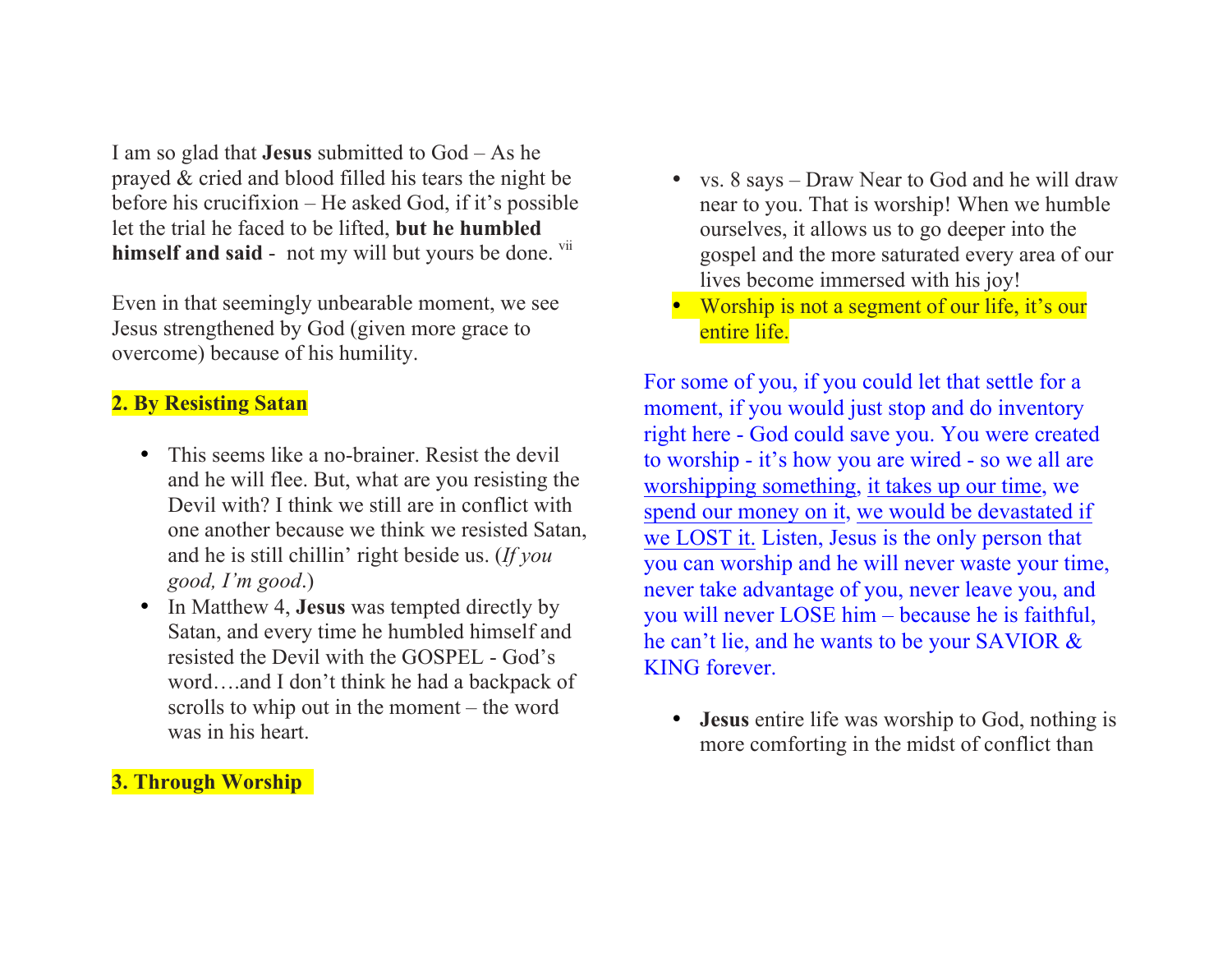having access to the Presence of God.<sup>1</sup>

# **4 . Through Repentance**

- In vs. 8-9 the terms **cleanse**, **purify**, be **wretched**, **mourn**, **weep** all point us to repentance.
- James calls us sinners here Saints are identity, but we are reminded by Pastor James of our current activity - sin.
- True repentance cures conflict. Our sins separate us from God – repentance – turning from our sins – allow us to be in right standing with God – that's why **Jesus** repented on our behalf – fulfilling all righteousness<sup>viii</sup> through his death and resurrection.

RECAP: It's not **natural** for us, to submit to God, to resist the devil, to worship God with our entire lives, and to repent – but God will give you more grace

Salvation is the means, but worship is the goal.

 

**supernaturally** by his Spirit – if you humble yourself – accurately think of who you are – first as a sinner – and now an overcomer…any man that is in Christ is a new creation – the old is gone and the new has come. The final verse in this passage reads like this:

# [10] **Humble** yourselves before the Lord, and he will exalt you.

• In most of our conflicts, we struggle because **we want to be right** or we want to be "**on top"** or exalted above our spouse, our sibling, our  $\alpha$ -worker, you name it – This is typical when the wrong person is on the throne. When we humble ourselves, as Jesus did – God will exalt us in his time.

#### Listen:

You are a sinner. I am a sinner. We are all sinners. There is nobody that you will meet on this planet that is not a sinner. There will be Conflict. Conflict is inevitable, but God will give us the grace we need just as he did for Jesus, when we humble ourselves.

<sup>1</sup> Salvation was means by which he saved us, but it Worship was always the Goal.<sup>1</sup> There is coming a day where Salvation will no longer be needed - God will reign his final judgment - and guess what we will be able to do without distraction, without sickness, without any brokenness - WORSHIP HIM.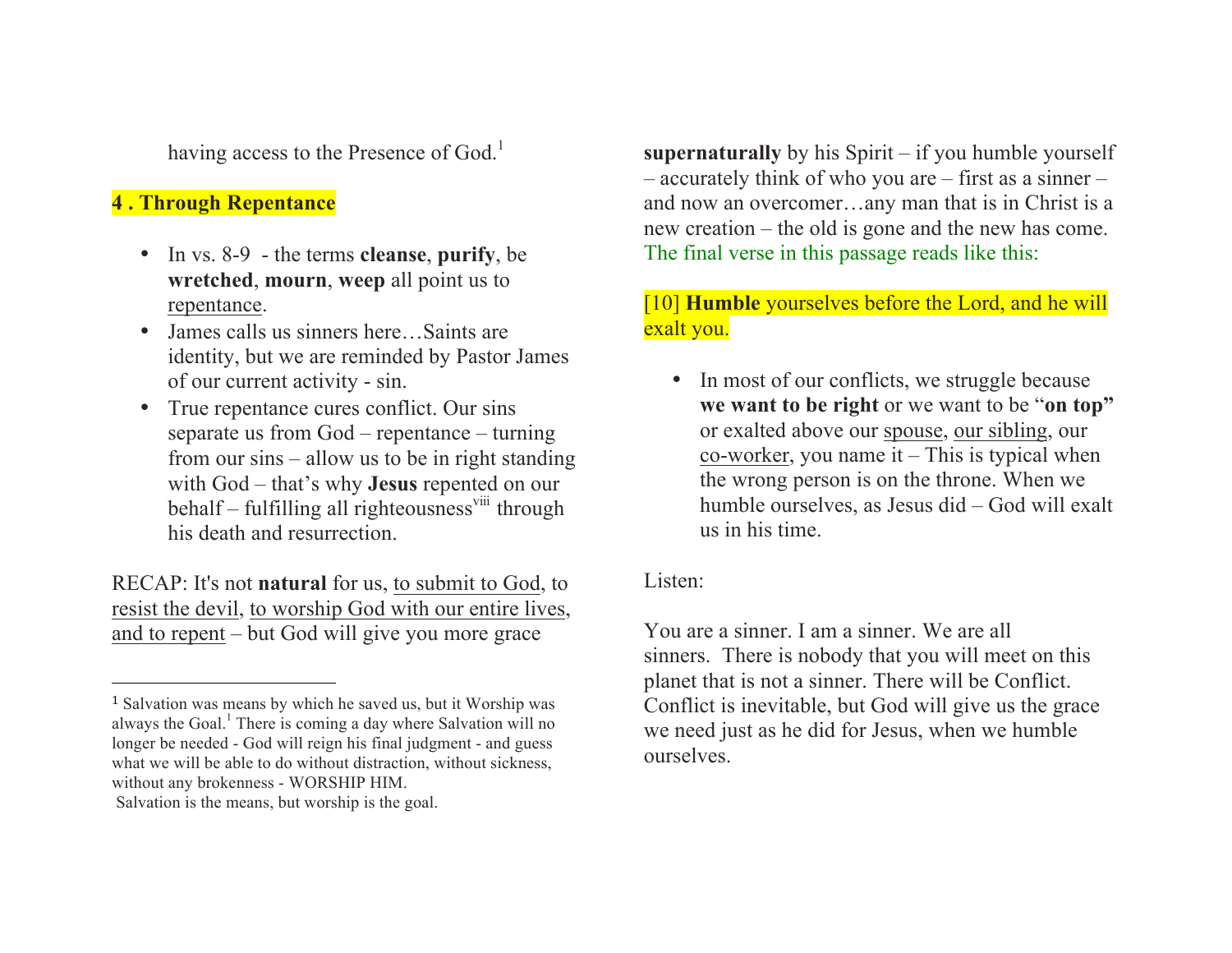#### **Conclusion – (Vamp)**

Pastor James wrote this letter while the church was in major conflict – they were being persecuted because of their faith by those outside the church, but James spends most of his letter calling them to evaluate the **oppression that came from within the church** because of their selfish pride.

Church is a family, and the family has an Enemy – Yes, Satan is our Enemy, but the enemy that destroyed Satan is also trying to destroy us - **PRIDE.** (God opposes the proud, and gives grace to the humble.) If we forget that, we will ALWAYS choose walk in a way that's worldly and not godly AND WE put ourselves against God – NO ONE HAS won that battle yet!

Let me remind you that Pastor James was MURDERED because he wouldn't stop worshipping his brother as God - if he were alive today, he would ask us the same rhetorical question he suggests throughout this entire Book:

#### **If Jesus is worth believing in, is he worth living**

**for?** 

# **DOES MY LIFE REFLECT HOW MUCH I LOVE GOD, EACH OTHER, AND MY WORLD?**

**So, If we believe the Good News, Our world should experience our Good Deeds. Why? The Presence of Good Deeds, should reflect the Presence of an even Greater God who is on the Throne.**

**Let's pray. (you heard this earlier in our service, as you bow your heads, we will let this be our prayer from Philippians 2:3-11 – LET'S PRAY THE SCRIPTURE)**

[3] Do nothing from selfish ambition or conceit, but in humility count others more significant than yourselves. [4] Let each of you look not only to his own interests, but also to the interests of others. [5] Have this mind among yourselves, which is yours in Christ Jesus, [6] who, though he was in the form of God, did not count equality with God a thing to be grasped, [7] but emptied himself, by taking the form of a servant, being born in the likeness of men. [8] And being found in human form, he humbled himself by becoming obedient to the point of death, even